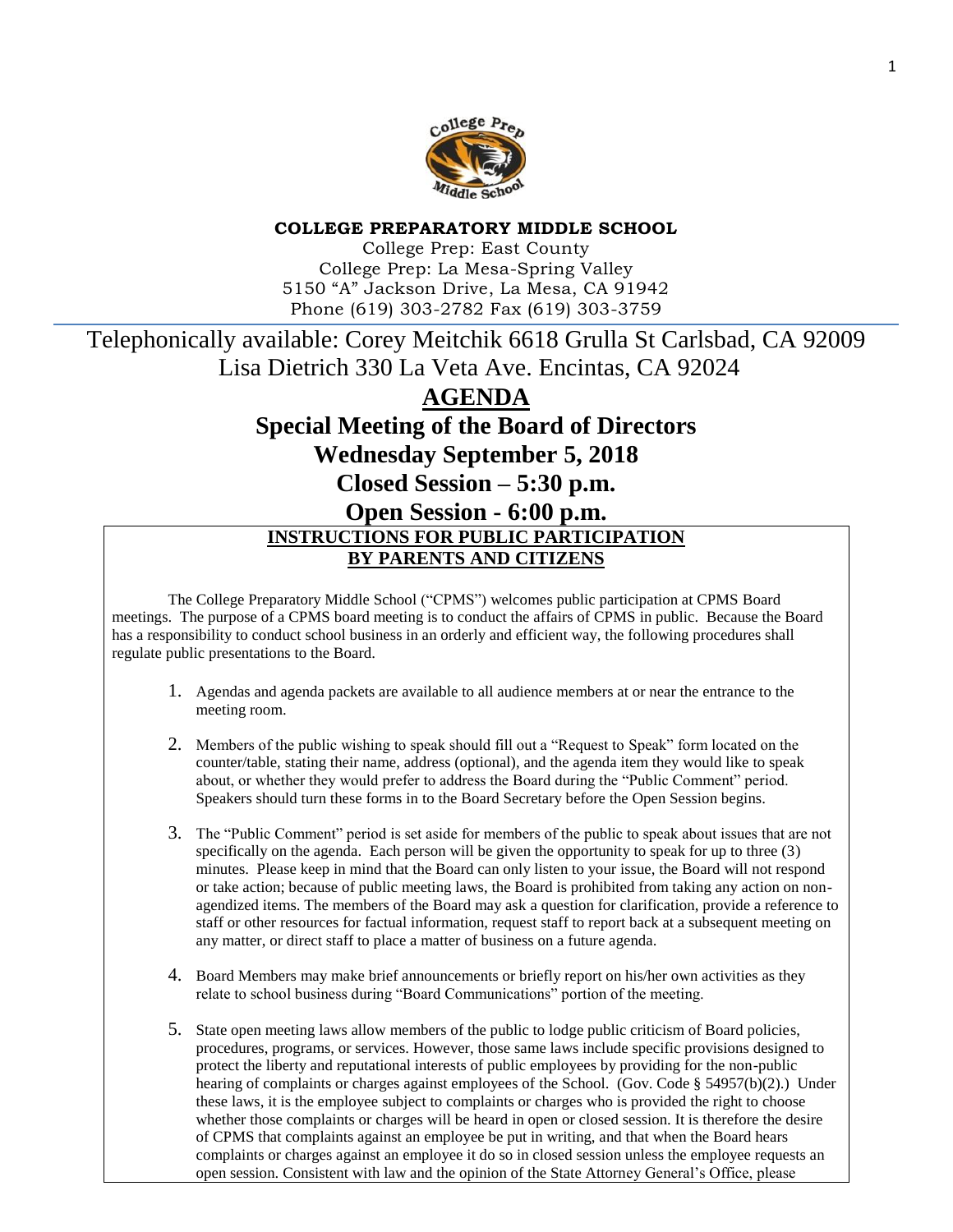submit any complaints against an employee in writing, to the administration, in accordance with the school's complaint procedure. This procedure is designed to allow the District to address complaints against employees while at the same time respecting their legitimate privacy rights and expectations. In compliance with the Americans with Disabilites Act (ADA) and upon request, College Preparatory Middle School may furnish reasonable auxiliary aids and services to qualified individuals with disabilities. Individuals who require appropriate alternative modification f the agenda in order to participate in Board meetings are invited to contact the School Office at 619.303.2782

# **I. PRELIMINARY**

# **A. Call to Order**

The meeting was called to order by the President Meitchik at \_\_\_\_\_\_\_\_\_\_ p.m.

### **B. Roll Call**

|                      | Present | Absent | Arrived late | Departed early |
|----------------------|---------|--------|--------------|----------------|
| Corey Meitchik       |         |        |              |                |
| Alex Brizolis        |         |        |              |                |
| Lisa Dietrich        |         |        |              |                |
| Kathy Kinsella       |         |        |              |                |
| <b>Garth Hebbler</b> |         |        |              |                |

# **II. CLOSED SESSION (College Prep Staff Lounge)**

**A. Public Employee Performance Evaluation (Gov. Code § 54957(b)(1))** Position: \_\_\_\_\_\_\_\_\_\_\_\_\_\_\_\_\_\_\_\_\_\_\_\_ (specify description of position to be filled)

# **B. Conference with Legal Counsel – Existing Litigation (Gov. Code § 54956.9(d)(1))**

# **III. RECONVENE TO OPEN SESSION (Estimated start time: 6:00 p.m.)**

Depending upon completion of Closed Session items, the Board intends to convene in Open Session at 6:00 p.m. to conduct the remainder of the meeting, reserving the right to return to Closed Session at any time.

# **A. Pledge of Allegiance**

# **B. Report on Potential Action from Closed Session**

# **C. Approval of Previous Board Minutes**

Motion by: Seconded by: \_\_\_\_\_\_\_\_\_\_\_\_\_\_\_\_\_\_\_\_\_\_\_\_\_\_

Vote:

|                | Yes/Aye | No/Nay | Abstain |
|----------------|---------|--------|---------|
| Corey Meitchik |         |        |         |
| Alex Brizolis  |         |        |         |
| Lisa Dietrich  |         |        |         |
| Kathy Kinsella |         |        |         |
| Garth Hebbler  |         |        |         |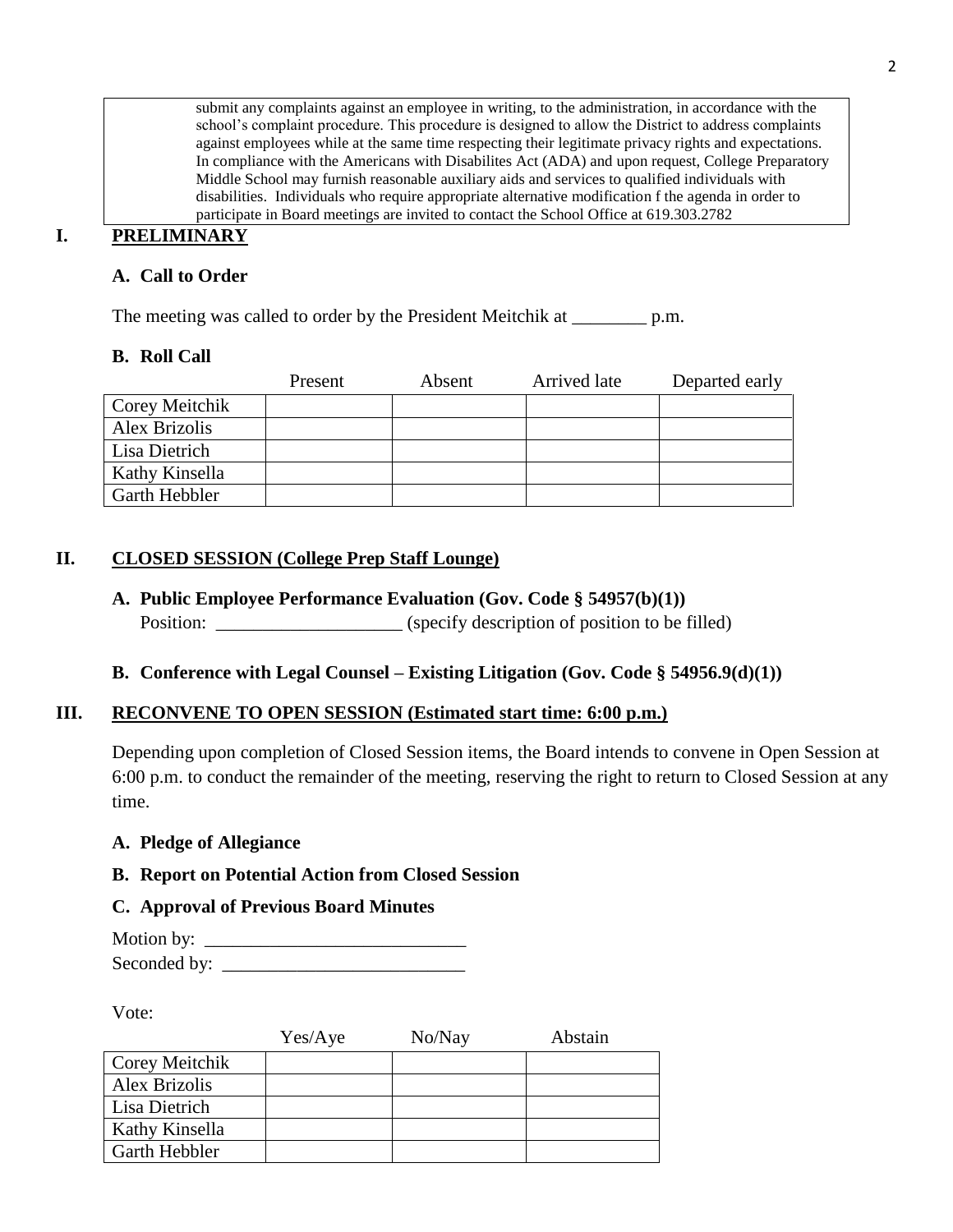#### **D. Approval of Board Agenda**

| Motion by:           |         |        |         |
|----------------------|---------|--------|---------|
| Vote:                |         |        |         |
|                      | Yes/Aye | No/Nay | Abstain |
| Corey Meitchik       |         |        |         |
| <b>Alex Brizolis</b> |         |        |         |
| Lisa Dietrich        |         |        |         |
| Kathy Kinsella       |         |        |         |
| Garth Hebbler        |         |        |         |

# **IV. COMMUNICATIONS**

#### **A. Public Comment Period**

Public comment on items not listed on the Agenda. Maximum time three (3) minutes.

#### **B. Board Communications/Announcements**

Governing Board members make brief announcements or briefly report on his/her own activities as they may relate to school business.

#### **C. Staff Reports**

1. Director's Report

#### **V. INFORMATIONAL/ACTION ITEMS**

- **1. GENERAL FUNCTIONS- No items at this time**
- **2. PUPIL SERVICES- No items at this time**
- **3. PERSONNEL SERVICES- No items at this time**
- **4. FINANCIAL AND BUSINESS**